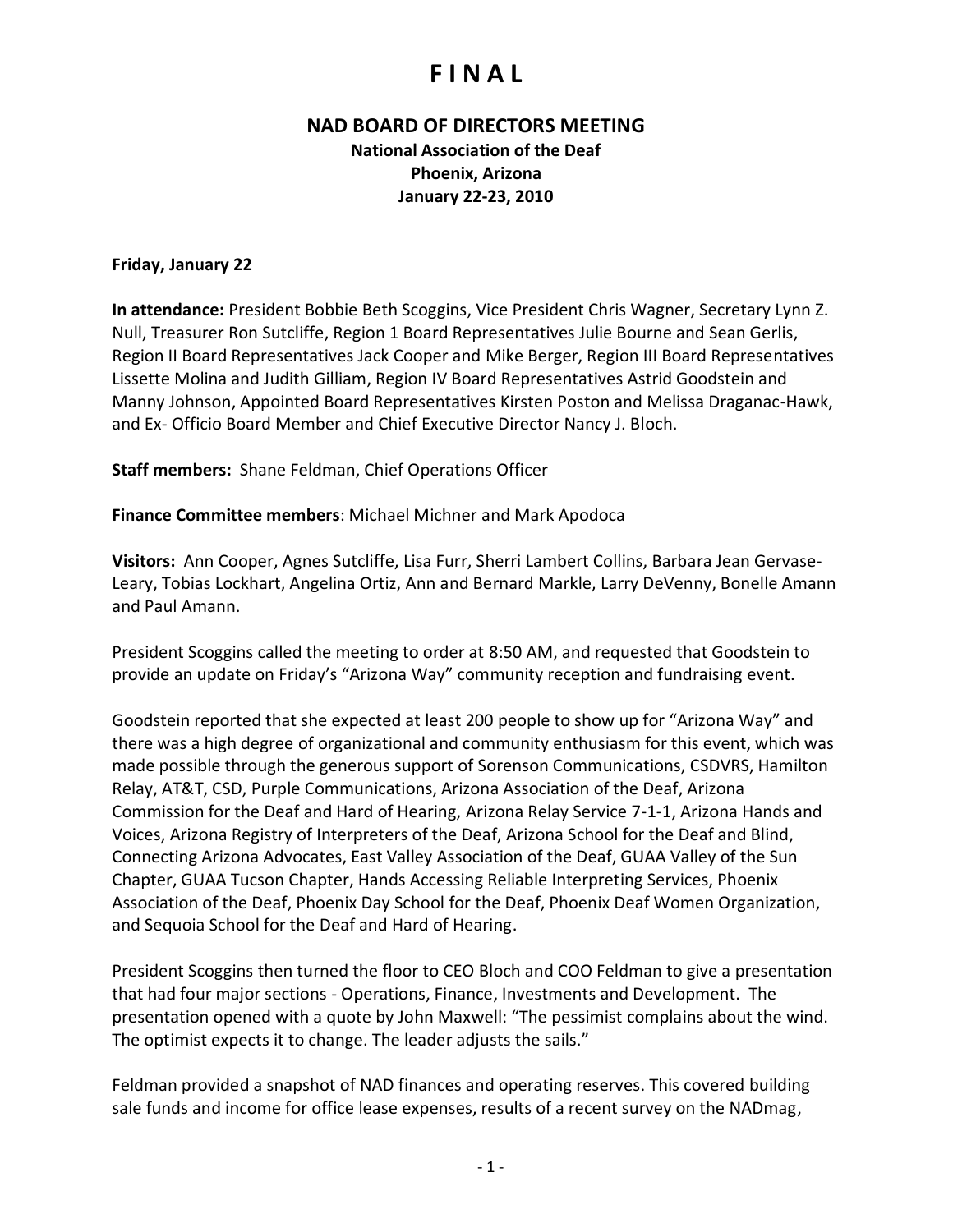member recruitment and retention, bookstore activities, biennial national conferences, restricted and unrestricted funds, and lastly, current liabilities and payment plans in place.

It was also stressed that the NAD has successfully retained the entire proceeds from the sale of its headquarters building in 2006 through the financial crisis of 2007-08. Bloch and Feldman reviewed different options for investment of building sale funds, in line with the board's investment policy, to ensure sufficient interest income to cover office lease expenses.

**Motion 2010-01**: Gerlis moved to support the recommended change in investment of building sale funds, effective on January 25, 2010. **FAILED**

The board, by consensus, agreed that the headquarters administration would be responsible for the abovementioned investment change as per the Investment Policy.

The board recessed for lunch at 12 PM; the meeting resumed at 1:30 PM.

Feldman then addressed budget development efforts for FY2011 (the new fiscal year starting April 1, 2010), touching on existing line of credit, the need to rebuild reserves, and incorporation of CEO transition expenses. The FY2011 budget will be finalized for Finance Committee recommendation to the board prior to the start of the new fiscal year.

Bloch covered development activities to date, including the fact we are now in the fourth year of administering the five-year Described and Captioned Media Program under cooperative agreement with the U.S. Department of Education.

Individual board members signed a standard Conflict of Interest Statement and Form. This will undergo further modifications for the April 2010 meeting, so that it can be updated and signed at the beginning of each quarterly board meeting.

**Motion 2010-02:** Wagner moved that the board go into executive session. **CARRIED**

The board then went into executive session at 3:27 PM, which recessed at 5:00 pm.

In the evening, the board joined Arizona Association of the Deaf (AzAD) for a lovely "Arizona Way" Community Reception from 7:00 PM to 11:00 PM.

### **Saturday, January 23**

**Visitors:** Ann Cooper, Agnes Sutcliffe, Lisa Furr, Tom Posedly, Tom Buell, Jeff Stone, Chris Blythe, Timothy Longin, Jesse Holmes, Travis Nyugen, Barbara Jean Gervase-Leary, Tobias Lockhart, Jennifer Kononenko, Maria De Lourdes Valenzuela, Ashleigh Warden, Mika Bennett-Fraychineaud, Jimmy Wilson IV, Nathaniel Amann, Mason Carlin, Bianca Hamilton, Taylor Roth, Selena Rivas, Francina Mairias, Sophia Stone, Jessica Diaz, Karina Diaz, Mark Apodoca, and Shelley Herbold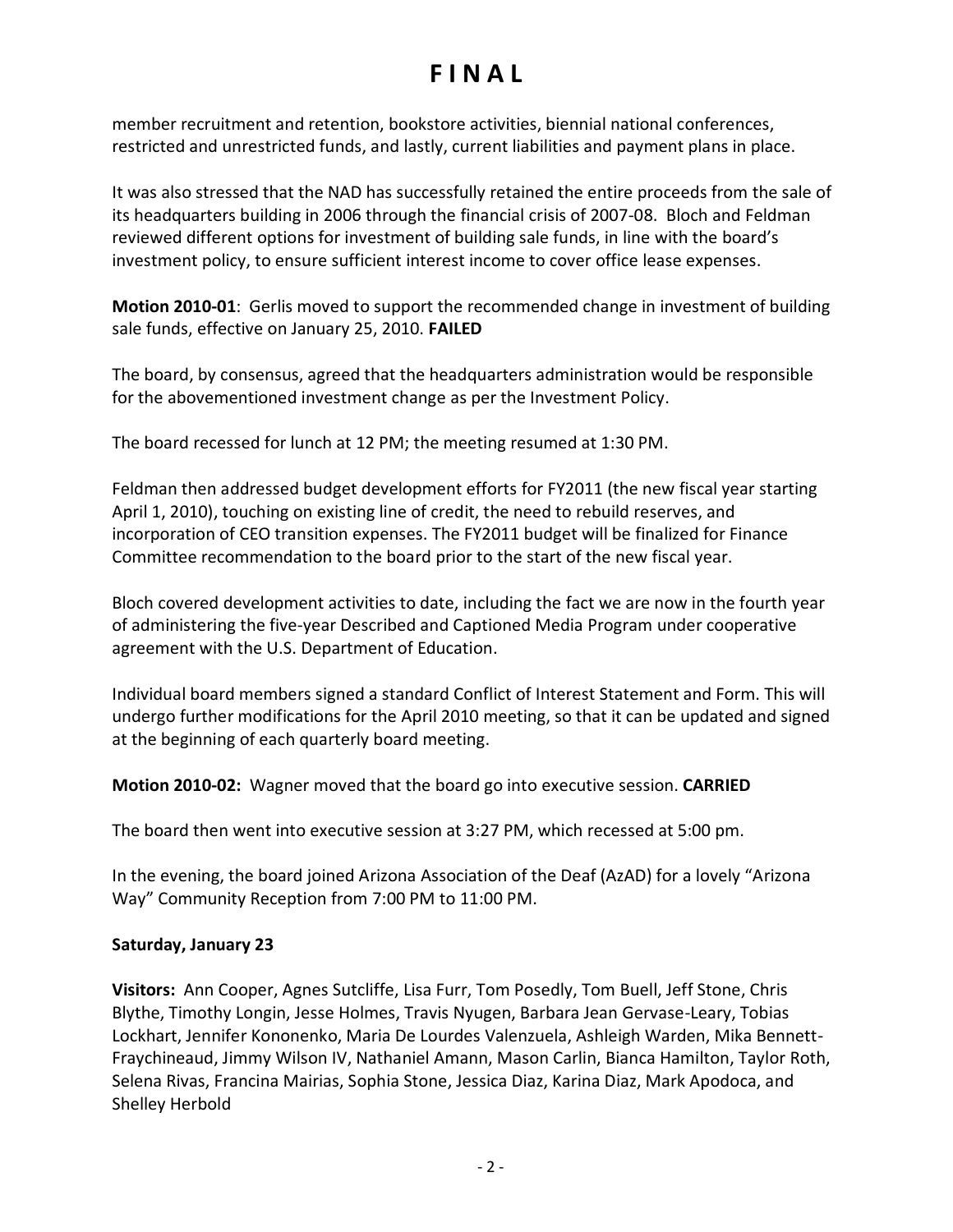The board resumed its executive session at 8:15 AM, which ended at 10:30 AM. After a short break, the board meeting resumed.

**Motion 2010-03:** Wagner moved to accept the November minutes as corrected. **CARRIED**

**Motion 2010-04:** Wagner moved to ratify two e-mail motions, one to write a letter to the International Congress on Education of the Deaf (ICED) and the other to accept the CEO succession plan. **CARRIED**

#### **Governance Committee:**

Wagner talked about the upcoming biennial national conference and cost-cutting measures including greater reliance on in-kind support for contractual accessibility services, keynoters and emcees, parliamentarian services, all the while keeping a tight lid on audiovisual and related expenses.

Board members would fly in on July 4, convene all day on July 5 (pre-conference board meeting), and wrap up the morning of July 11 (post-conference meeting for old and new board members).

Deadlines for various calls were determined, e.g., May 6 as the deadline for proposed motions (priorities), proposed bylaws amendments, and candidate filing. Also, April 12 is the deadline for recognition award nominations.

Election of candidates for officer and regional representative positions will be conducted during the last session of the Council of Representatives on July 10.

Selection of the 2012 NAD Conference location is expected prior to this year's Philadelphia conference.

Conference-related board duties were assigned for the following areas: credentials, elections, media, silent and live auction, and workshops/commissions.

Scoggins invited Lisa Furr to share information about Hamilton Relay Services with the board. Goodstein introduced the Arizona Junior NAD chapter leaders (three different schools) and asked them to share their goals and expectations for the near future.

The board recessed for lunch at 12:30 PM, joining Junior NAD chapter leaders, representatives, and their advisors, returning at 1:30 PM.

Scoggins then invited Arizona Registry of the Interpreters for the Deaf (AZRID) Member at Large Shelley Herbold to present on new frontiers with Certified Deaf Interpreters (CDI). Gilliam, as